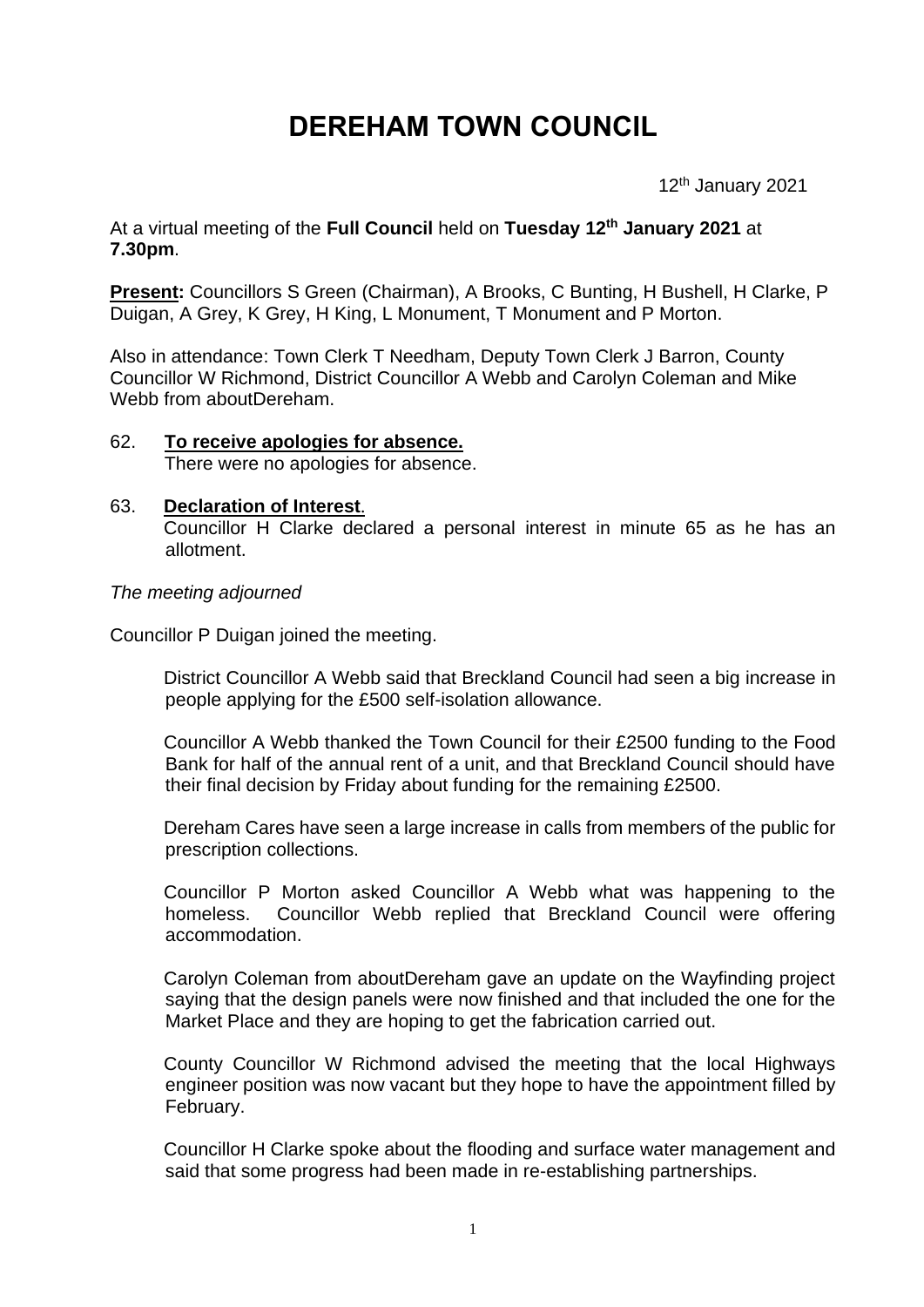The Town Clerk, Tony Needham advised Councillors that there would be a Recreation Committee meeting and Heritage and Open Space Committee meeting on Tuesday 26th January 2021. Also work would start on the prioritising score sheet early February.

Councillor K Grey said that she would like to apologise to the Town Clerk for asking an inappropriate question at the Finance Meeting held on the 5th January knowing that he could not answer.

### *The meeting resumed*

64. To receive, confirm as correct and sign the minutes of the virtual **Full Council**  meeting held on **Tuesday 8 th December 2020.**

Proposed by Councillor S Green, seconded by Councillor L Monument the minutes of the virtual Full Council meeting Tuesday 8<sup>th</sup> December 2020 were approved.

## 65. **Virtual Finance & Governance Committee meeting**

(a) To receive, confirm as correct and sign the minutes of the meeting held on **Tuesday 5th January 2021.**

Proposed by Councillor H Bushell, seconded by Councillor P Duigan the minutes of the virtual Finance & Governance Committee meeting Tuesday 5<sup>th</sup> January 2021 were approved.

(b) To receive a report from the Chairman, discuss any matters arising therefrom and vote on recommendations.

## **To consider precept requirements for 2021/2022.**

The Committee considered the councils projected expenditure over the next financial year along with the financial risks facing the Council. Councillors considered a number of options and were mindful of the effects of the pandemic on some peoples finances.

Proposed by Councillor H Bushell, seconded by Councillor H Clarke and put to the vote, those in favour Councillors C Bunting, H Bushell, H Clarke, S Green, H King, L Monument, T Monument and P Morton, those against, Councillors A Grey, K Grey and P Duigan, abstentions Councillor A Brooks. It was agreed that for financial year 2021/22, the precept would be £963,395. For a band D property this equates to an additional £5.73 per year or 3.5%.

## **To consider any increases in fees and charges for 2021/2022**.

Proposed by Councillor H Bushell, seconded by Councillor L Monument and put to the vote it was agreed that burial fees and Allotment fees be increased by 1% from April 2021. All other fees to remain the same.

Proposed by Councillor H Bushell, seconded by Councillor L Monument and put to the vote it was agreed that where the unit price charged is over £100, that this be rounded to the nearest 50 pence and where it is between £10 and £100 that this is rounded to the nearest 10 pence.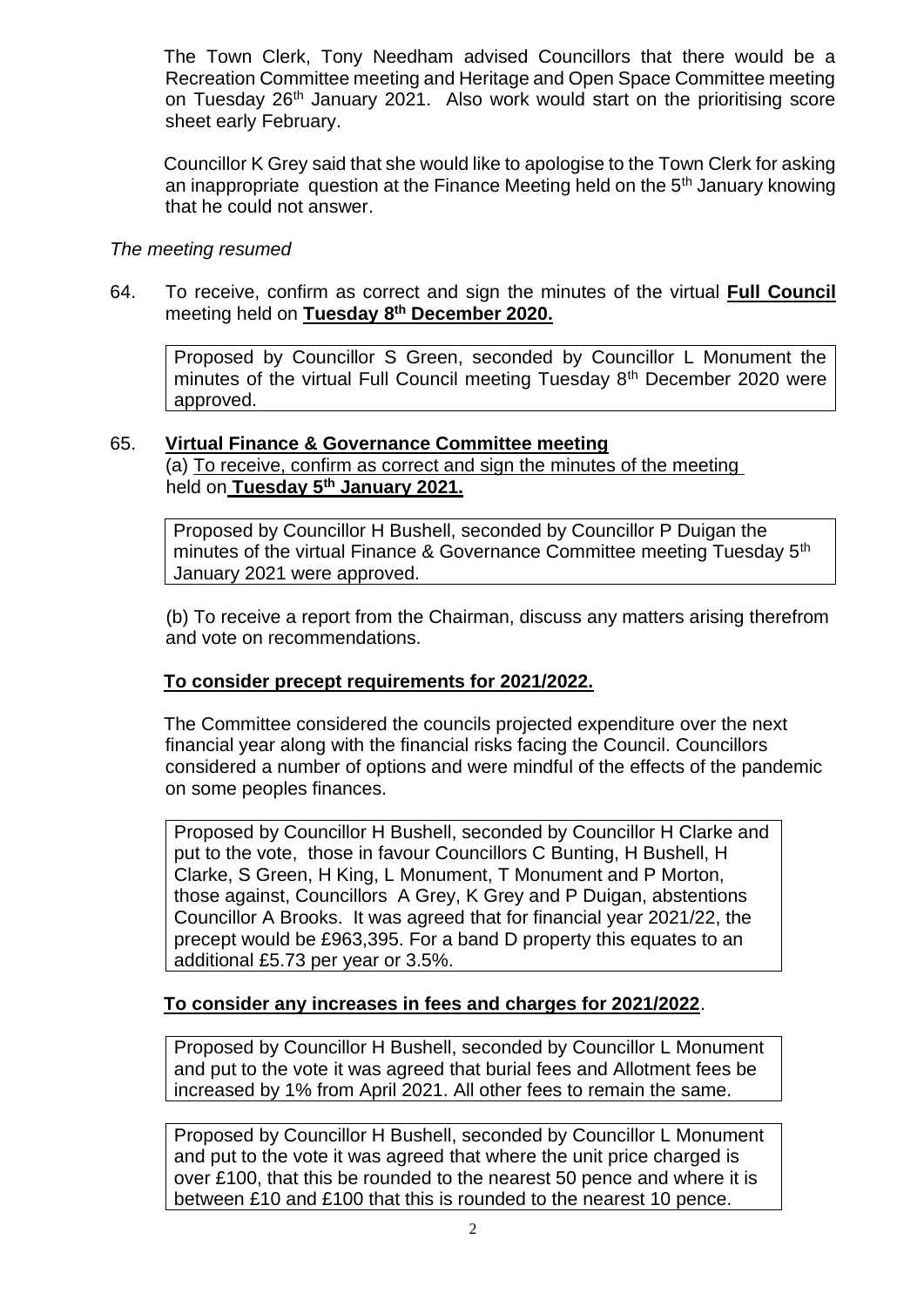## 66. **To receive and adopt the list of accounts paid, the Financial Statement and list of accounts to be paid.**

Proposed by Councillor S Green, seconded by Councillor H Bushell the list of accounts paid, the Financial Statement and list of account to be paid were agreed.

#### 67. **To consider prioritising work on the Neighbourhood Plan.**

It was agreed this would be included when prioritising projects and activities on the balanced score card approach.

#### 68. **To receive a report from aboutDereham and agree a working group of 3 or 4 Councillors to work with aboutDereham on vision for Dereham/Town Plan. (Cllr S Green)**

#### *The meeting was adjourned*

The meeting received the report from Mike Webb of aboutDereham in which he mentioned the Neighbourhood Plan saying that it had a very narrow focus and that there needs to be a wider vision for the town.

Mr Webb told the meeting about the Ellenor Fenn Garden at Dencora, £15,000 had been obtained from a central government grant to which Breckland Council have added a further £15,000. The project completion dated is currently planned for May 2021

Mr Webb continued by talking about Breckland Councils Town Plans for its five market towns saying that Breckland Council had already gone out to tender for consultants to deliver a town development plan for market towns, he said that there should be a joint approach/vision to this to agree priorities. Without joinedup working together, there is currently the possibility of the Town Plan being 'done to' Dereham rather than 'with' Dereham.

Mr Webb asked that a working group be set up with a remit to:

- agree a joint approach to the proposed Town Plan project
- prepare a vision for the future of Dereham
- contribute to the Town Plan project as it proceeds
- recommend longer term arrangements for regular co-ordination between the Town Council, other councils, local businesses and the voluntary and community sector
- agree permanent arrangements for consulting, prioritising, co-ordinating, delivering projects and, overtime, updating the Town Plan.

District Councillor A Webb said that she wanted to clarify that the cabinet member for the community had consulted with those Town Councillors who were also District Councillors.

#### *The meeting resumed*

It was agreed that a working group be set up to work with aboutDereham, the following Councillors expressed an interest in participating, Councillors A Brooks, H Bushell, P Morton, L Monument, H Clarke and P Duigan. It will be confirmed at the next Full Council meeting which Councillors are in the working